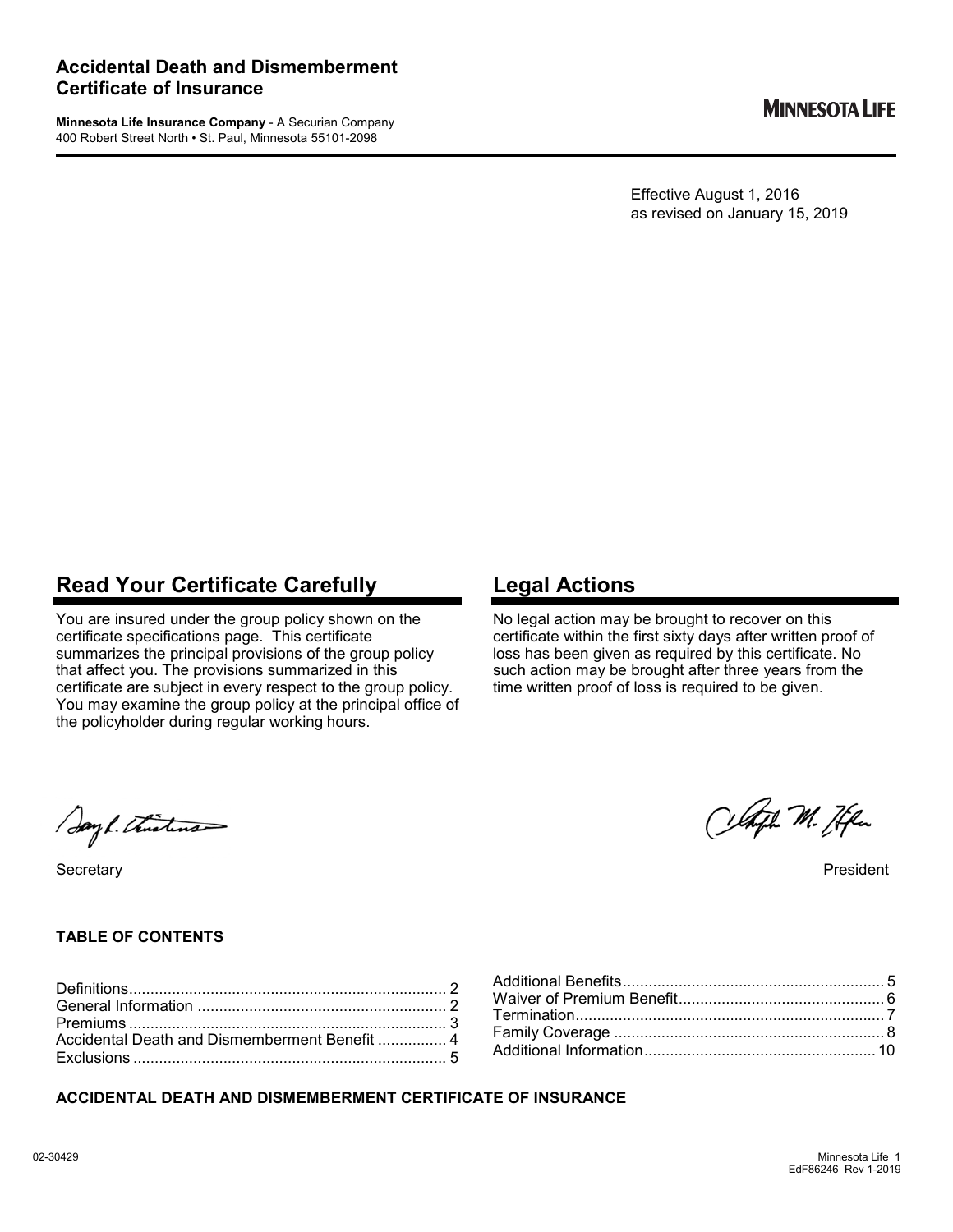## **EMPLOYEE CERTIFICATE SPECIFICATIONS PAGE**

| <b>GENERAL INFORMATION</b>                                                                                                                                                                                                                                                                                                                    |                                                                                                                                                                                                             |                        |
|-----------------------------------------------------------------------------------------------------------------------------------------------------------------------------------------------------------------------------------------------------------------------------------------------------------------------------------------------|-------------------------------------------------------------------------------------------------------------------------------------------------------------------------------------------------------------|------------------------|
| <b>POLICYHOLDER:</b>                                                                                                                                                                                                                                                                                                                          | AzMT - Buckeye Valley Fire District                                                                                                                                                                         | POLICY NUMBER: 34491-G |
| <b>ASSOCIATED COMPANIES:</b>                                                                                                                                                                                                                                                                                                                  | All subsidiaries and affiliates reported to Minnesota Life by the policyholder for<br>inclusion in the policy.                                                                                              |                        |
| <b>POLICY EFFECTIVE DATE:</b>                                                                                                                                                                                                                                                                                                                 | July 1, 2016. This specifications page represents the plan in effect as of August<br>1, 2016 as revised on January 15, 2019.                                                                                |                        |
| <b>POLICY SITUS:</b>                                                                                                                                                                                                                                                                                                                          | The policy was issued and delivered in the state of Arizona.                                                                                                                                                |                        |
| This certificate and/or certificate specifications page replaces any and all certificates and/or certificate<br>specifications pages previously issued to you under the group policy. Please replace any certificate and/or<br>certificate specifications page previously issued to you with this new certificate and/or specifications page. |                                                                                                                                                                                                             |                        |
| <b>GROUP:</b>                                                                                                                                                                                                                                                                                                                                 | The group is composed of regular full-time employees of the policyholder and<br>its associated companies working in the United States.                                                                      |                        |
|                                                                                                                                                                                                                                                                                                                                               | Spouses and dependent children of employees are eligible as stated in the<br>group policy and this specifications page.                                                                                     |                        |
| <b>DOUBLE COVERAGE:</b>                                                                                                                                                                                                                                                                                                                       | Double coverage is not allowed across all AzMT locations. Two employees who<br>are married may not be insured as both an employee and a spouse. Only one<br>employee may elect coverage for their children. |                        |
| <b>ENROLLMENT PERIOD:</b>                                                                                                                                                                                                                                                                                                                     | 31 days from the first day of eligibility for contributory insurance.                                                                                                                                       |                        |
| <b>WAITING PERIOD:</b>                                                                                                                                                                                                                                                                                                                        | The first of the month following the employee's date of hire.                                                                                                                                               |                        |
| <b>MINIMUM HOURS PER</b><br><b>WEEK REQUIREMENT:</b>                                                                                                                                                                                                                                                                                          | Shift Employees: 56 hours per week.<br>Administrative Employees: 40 hours per week                                                                                                                          |                        |
| <b>PLAN OF INSURANCE</b>                                                                                                                                                                                                                                                                                                                      |                                                                                                                                                                                                             |                        |
|                                                                                                                                                                                                                                                                                                                                               | <b>EMPLOYEE BENEFIT SCHEDULE</b>                                                                                                                                                                            |                        |
| <b>EMPLOYEE ACCIDENTAL DEATH AND DISMEMBERMENT (AD&amp;D) INSURANCE:</b>                                                                                                                                                                                                                                                                      |                                                                                                                                                                                                             |                        |
| <b>Voluntary AD&amp;D Insurance</b>                                                                                                                                                                                                                                                                                                           |                                                                                                                                                                                                             |                        |

| <b>Eligible Class</b>                            | <b>Amount of VAD&amp;D Insurance</b>                                                              |  |
|--------------------------------------------------|---------------------------------------------------------------------------------------------------|--|
| All Employees                                    | An amount chosen by the employee in increments of \$10,000, subject to a<br>maximum of \$500,000. |  |
| <b>GENERAL PROVISIONS FOR EMPLOYEE INSURANCE</b> |                                                                                                   |  |
| <b>CONTRIBUTORY/</b><br>NONCONTRIBUTORY:         | Voluntary AD&D insurance is contributory.                                                         |  |
| <b>INCREASES AND DECREASES:</b>                  | Requests for increases and decreases may be made once a year during annual                        |  |

enrollment and shall be effective on July 1 following the annual enrollment.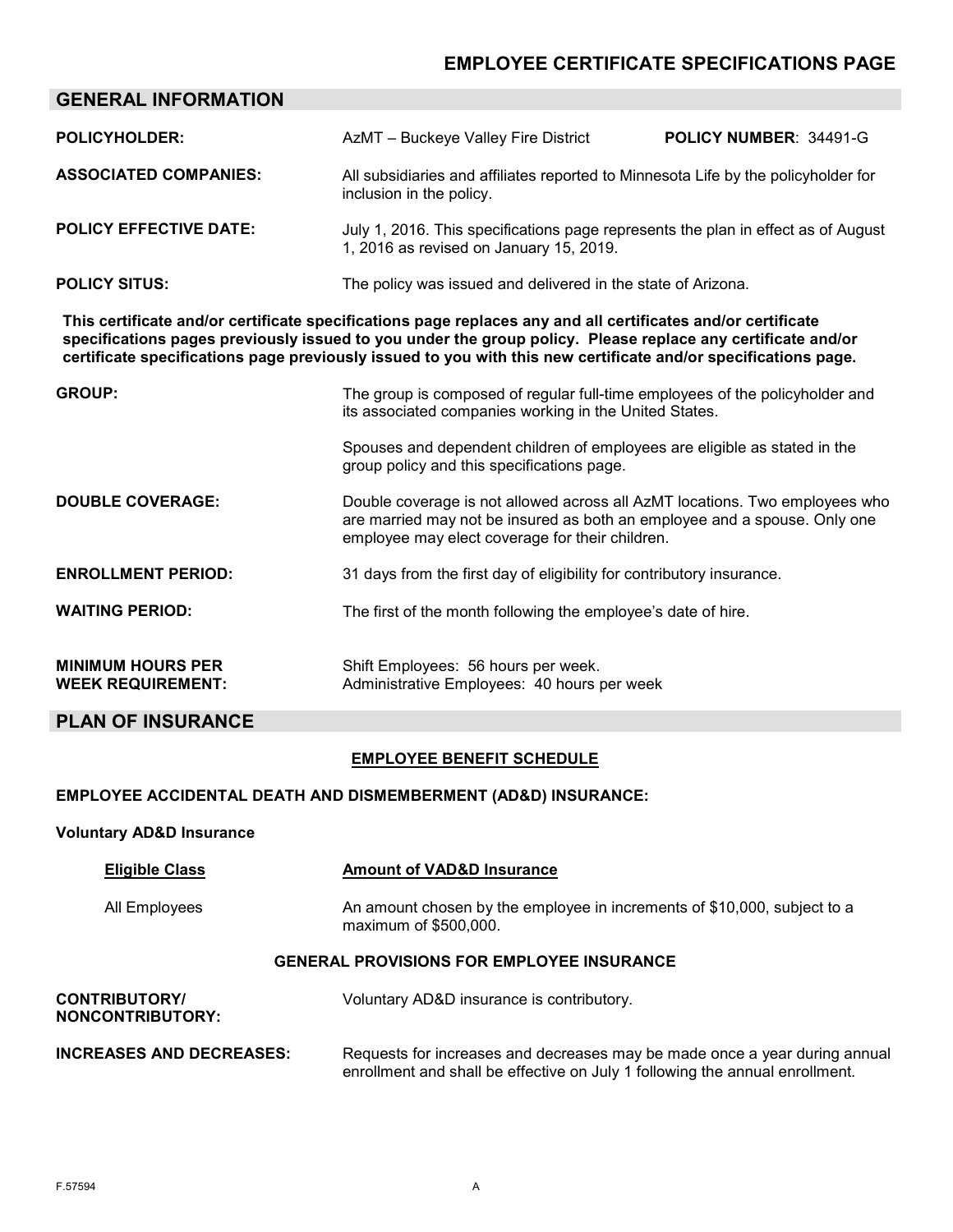## **DEPENDENTS BENEFIT SCHEDULE**

## **DEPENDENTS AD&D INSURANCE:**

The amount of Dependent's Voluntary AD&D insurance is based on the composition of the employee's family, as follows:

| <b>Employee's Family Consists Of</b> | Amount of Voluntary AD&D Insurance*             |
|--------------------------------------|-------------------------------------------------|
| Spouse and eligible children         | 40% of the employee's amount of VAD&D insurance |
| Spouse without children              | 50% of the employee's amount of VAD&D insurance |
| Each child with spouse               | 10% of the employee's amount of VAD&D insurance |
| Each child without spouse            | 15% of the employee's amount of VAD&D insurance |

\*The spouse coverage is subject to a maximum of \$250,000. The child coverage is subject to a maximum of \$75,000.

## **GENERAL PROVISIONS FOR DEPENDENTS INSURANCE**

| <b>CONTRIBUTORY/</b><br><b>NONCONTRIBUTORY:</b> | All dependents insurance is contributory.                                                                                      |
|-------------------------------------------------|--------------------------------------------------------------------------------------------------------------------------------|
| <b>INCREASES AND DECREASES:</b>                 | Dependents insurance shall automatically increase or decrease as the<br>employee's amount of insurance increases or decreases. |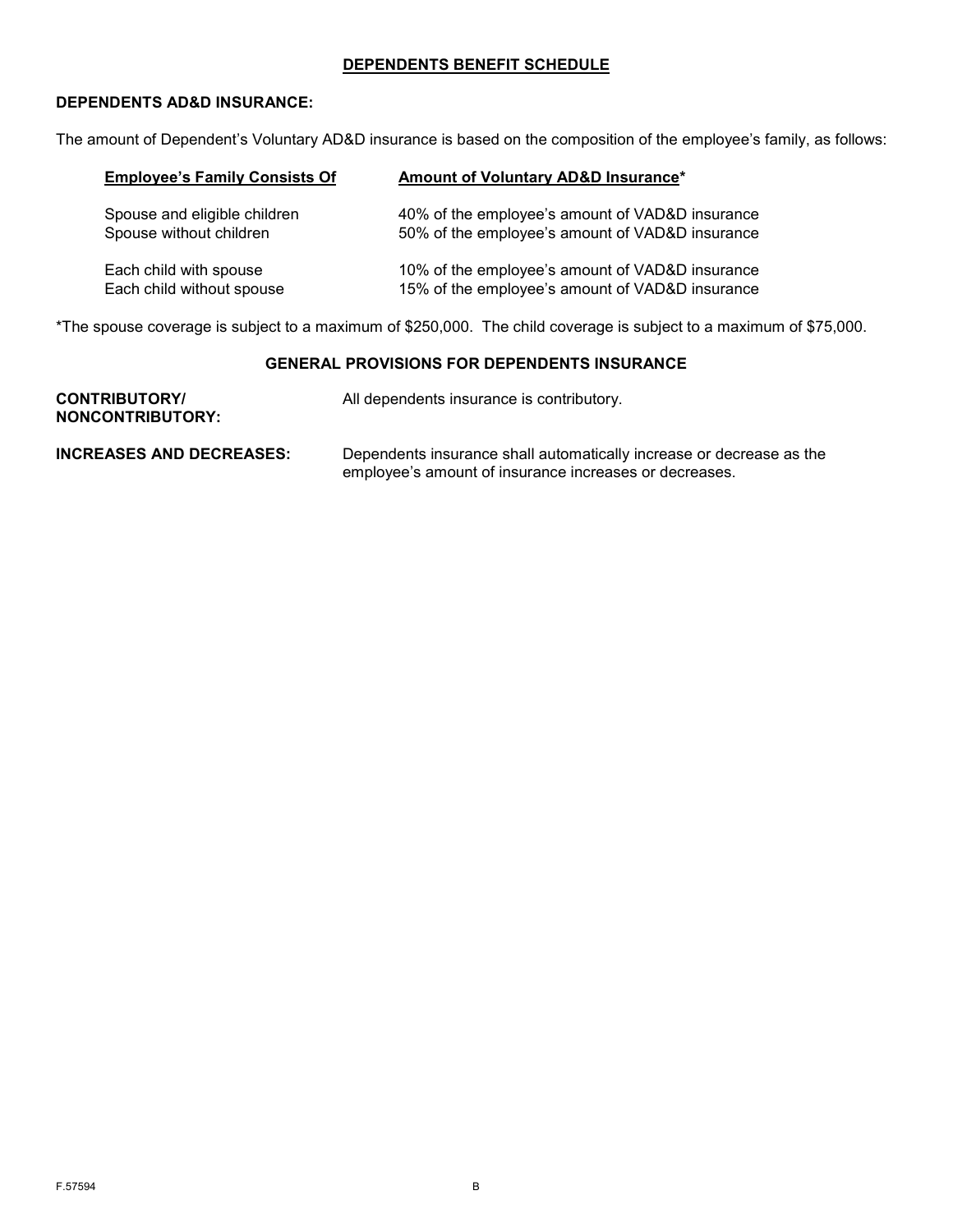## <span id="page-3-0"></span>**Definitions**

### **age**

Attained age as of most recent birthday.

### **associated company**

Any company which is a subsidiary or affiliate of the policyholder which is designated by the policyholder and agreed to by us to participate under the group policy.

## **certificate effective date**

The date your coverage under this certificate becomes effective.

## **contributory insurance**

Insurance for which the employee is required to make premium contributions.

## **earnings**

An employee's basic rate of compensation not including commissions, overtime or premium pay, bonuses, or any other additional compensation.

## **employee**

An individual who is employed by the policyholder or by an associated company. A sole proprietor will be considered the employee of the proprietorship. A partner in a partnership will be considered an employee so long as the partner's principal work is the conduct of the partnership's business. The term employee does not include temporary employees, seasonal employees nor corporate directors who are not otherwise employees.

#### **employer**

The policyholder or any designated associated company.

#### **insured**

A person who is eligible for and becomes insured under the terms of this certificate.

## **licensed physician**

An individual who is licensed to practice medicine or treat illness in the state in which treatment is received. The physician cannot be you or your spouse, children, parents, grandparents, grandchildren, brothers or sisters, or the spouse of any such individuals.

#### **non-work day**

A day on which the employee is not regularly scheduled to work, including scheduled time off for vacations, personal holidays, weekends and holidays, and approved leaves of absence for non-medical reasons.

Non-work day does not include time off for medical leave of absence, temporary layoff, employer suspension of operations in total or in part, strike, and any time off due to sickness or injury including sick days, short-term disability, or long-term disability.

### **noncontributory insurance**

Insurance for which the employee is not required to make premium contributions.

### **policyholder**

The owner of the group policy as shown on the specifications page attached to this certificate.

## **specifications page**

The outline which summarizes your coverage under the policyholder's plan of insurance.

## **waiting period**

The period, if any, of continuous employment with the employer that the employee must satisfy prior to becoming eligible for coverage under this certificate. Any such waiting period is shown on the specifications page attached to this certificate.

## **we, our, us**

Minnesota Life Insurance Company.

## **you, your, certificate holder**

<span id="page-3-1"></span>An insured employee.

## **General Information**

#### **What is your agreement with us?**

This certificate summarizes the principal provisions of your accidental death and dismemberment insurance provided by the group policy. The provisions summarized in this certificate are subject in every respect to the group policy. Your signed application is deemed a part of this certificate.

Any statements made in your application will, in the absence of fraud, be considered representations and not warranties. Also, any statement made will not be used to void your insurance nor defend against a claim unless the statement is contained in your signed application, and a copy containing the statement is furnished to you, the beneficiary, or your or the beneficiary's personal representative.

This certificate is issued in consideration of your application and the payment of the required premium.

In making any benefits determination under this certificate and the group policy, we shall have the discretionary authority both to determine an individual's eligibility for benefits and to construe the terms of this certificate and the group policy.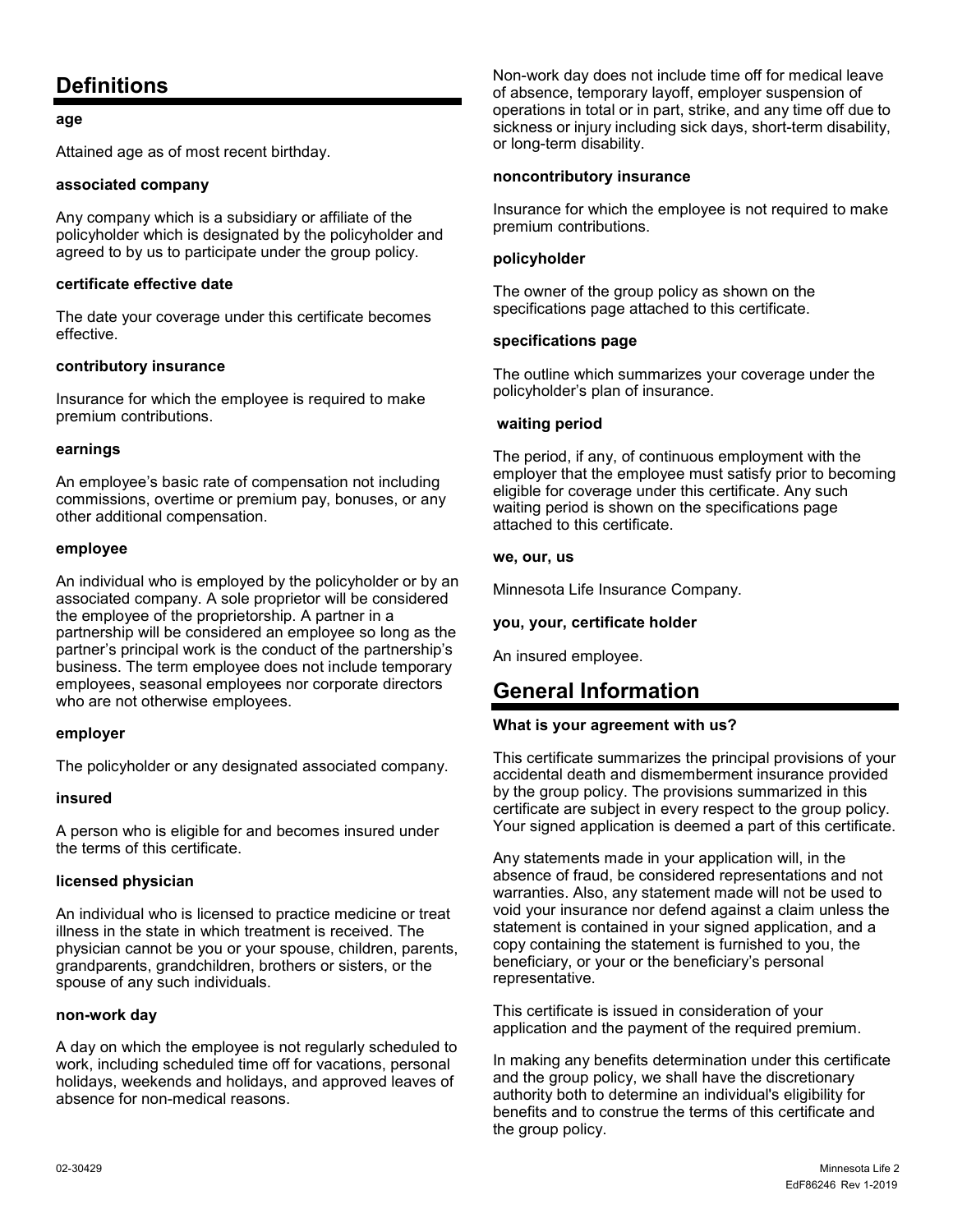### **Can this certificate be amended?**

Yes. Your consent is not required to amend this certificate. Any amendment will be without prejudice to any claim for benefits incurred prior to the effective date of the amendment.

## **Who is eligible for insurance?**

An employee is eligible if he or she:

- (1) is a member of the eligible group and of an eligible class identified in the group policy; and
- (2) works for the employer for at least the number of hours per week shown as the minimum hours per week requirement on the specifications page attached to this certificate; and
- (3) has satisfied the waiting period, if any;and
- (4) meets the actively at work requirement described in the "What is the actively at work requirement?" provision of this section.

## **Are retired employees eligible for insurance?**

If the policyholder's plan of insurance, as shown on the specifications page attached to the group policy, does not specifically provide insurance for retired employees, a retired employee shall not be eligible to become insured, nor to have his or her insurance continued. If the policyholder's plan of insurance specifically provides insurance for retired employees, the minimum hours per week and actively at work requirements will not apply to such persons.

## **What is the actively at work requirement?**

To be eligible to become insured or to receive an increase in the amount of insurance, an employee must be actively at work fully performing his or her customary duties for his or her regularly scheduled hours at the employer's normal place of business, or at other places the employer's business requires him or her to travel.

Employees not working due to illness or injury do not meet the actively at work requirement nor do employees receiving sick pay, short-term disability benefits or longterm disability benefits.

If the employee is not actively at work on the date coverage would otherwise begin, or on the date an increase in his or her amount of insurance would otherwise be effective, he or she will not be eligible for the coverage or increase until he or she returns to active work. However, if the absence is on a non-work day, coverage will not be delayed provided the employee was actively at work on the work day immediately preceding the non-work day.

Except as otherwise provided for in this certificate, an employee is eligible to continue to be insured only while he or she remains actively at work.

### **When does your insurance become effective?**

Your insurance becomes effective on the date that all of the following conditions have been met:

- (1) you meet all eligibility requirements; and
- (2) if required, you apply for the insurance on forms which are approved by us; and
- (3) we receive the required premium.

#### **Can an insured's coverage be continued during the employee's sickness, injury, leave of absence or temporary layoff?**

Yes. The employer may continue your noncontributory insurance or allow you to continue your contributory insurance when you are absent from work due to sickness, injury, leave of absence, or temporary layoff.

Continuation of your insurance is subject to certain time limits and conditions as stated in the group policy. If you stop active work for any reason, you should discuss with the employer what arrangements may be made to continue your insurance.

## <span id="page-4-0"></span>**Premiums**

## **When and how often are premiums due?**

Unless the policyholder and we have agreed to some other premium payment procedure, any premium contributions you are required to make for contributory insurance are to be paid by you to the policyholder on a monthly basis. We apply premiums consecutively to keep the insurance in force.

#### **How is the premium determined?**

The premium will be the premium rate multiplied by the number of \$1,000 units of insurance in force on the date premiums are due. The premium may also be computed by any other method on which the policyholder and we agree.

We may change the premium rate:

- (1) on any premium due date following the expiration of any rate guarantee period, or following thedate that the amount of insurance in force for any one coverage changes by more than 15% from that which was used to determine the current rates (active employee coverage and retiree coverage are considered separate coverages, as are, spouse AD&D and child AD&D; or
- (2) anytime, if the policy terms are amended or the total amount of insurance in force changes by 15% from the volume that was used to determine the current rates or more.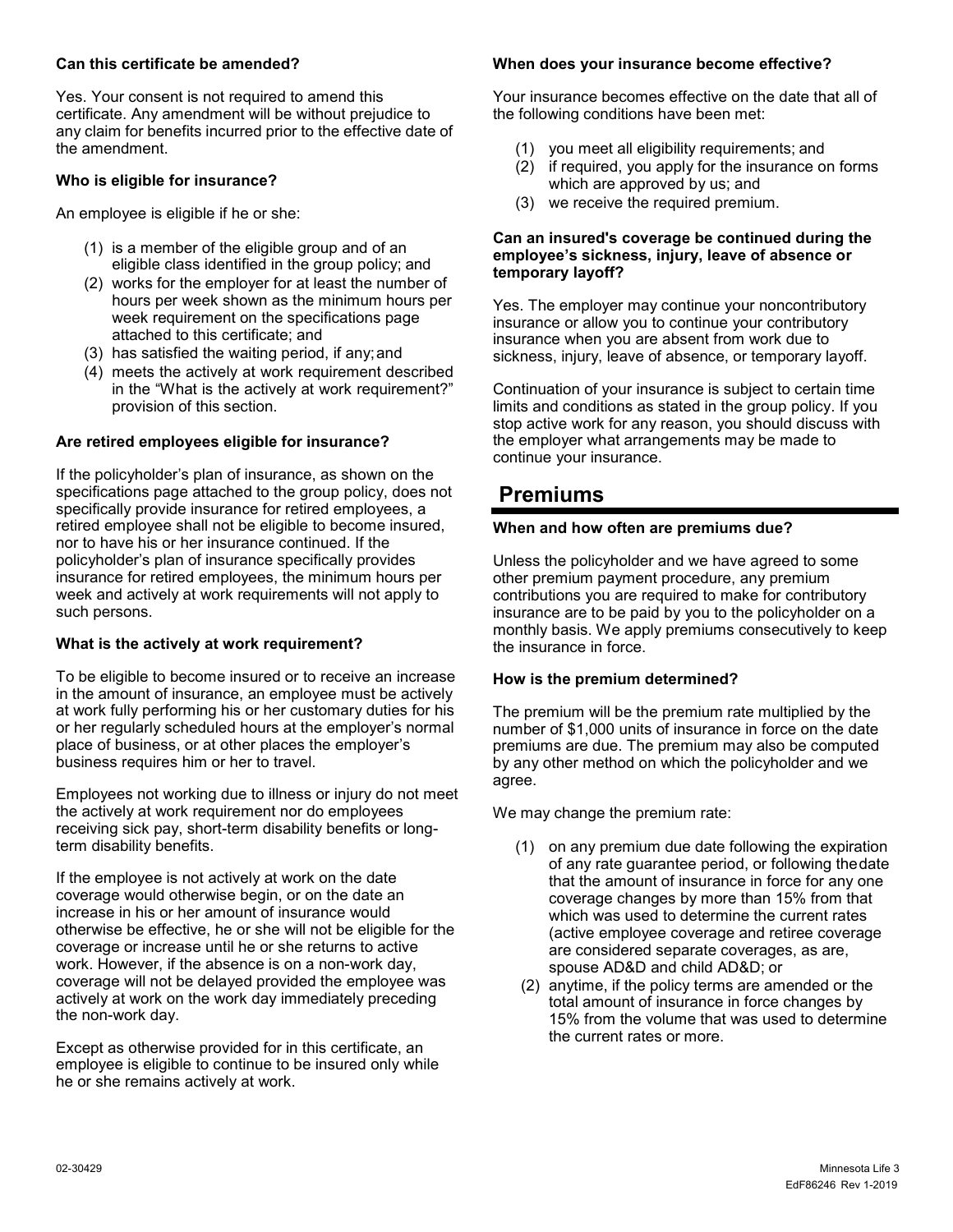## <span id="page-5-0"></span>**Accidental Death and Dismemberment Benefit**

#### **What does accidental death or dismemberment by accidental injury mean?**

Accidental death or dismemberment by accidental injury means that an insured's death or dismemberment results, directly and independently of all other causes, from an accidental injury which is unintended, unexpected, and unforeseen.

The injury must occur while the insured's coverage is in force. The insured's death or dismemberment must occur within 365 days after the date of the injury.

#### **What is the amount of the accidental death and dismemberment benefit?**

The amount of the benefit shall be a percentage of the amount of insurance shown on the specifications page attached to this certificate. The percentage is determined by the type of loss as shown in the following table:

| <b>TYPE OF LOSS</b> | <b>AMOUNT (</b> |
|---------------------|-----------------|

PERCENT OF OF INSURANCE

Loss of hands or feet means complete severance at or above the wrist or ankle joints. Loss of sight, speech, or hearing means the entire and irrecoverable loss of sight, speech, or hearing which cannot be corrected by medical or surgical treatment or by artificial means. Loss of thumb and index finger means complete severance of both the thumb and the index finger at or above the metacarpophalangeal joints. Quadriplegia means total paralysis of both upper and lower limbs. Paraplegia means total paralysis of both lower limbs. Hemiplegia means total paralysis of upper and lower limbs on one side of the body.

A benefit is not payable for both loss of thumb and index finger of one hand and the loss of one hand for injury to the same hand as a result of any one accident. Under no circumstance will more than one payment be made for the same loss or paralysis of the same limb.

02-30429 Minnesota Life 4 Benefits may be paid for more than one accidental injury, but the total amount of insurance payable for all of your losses due to any one accident not including any amount paid according to the terms of the Additional Benefits

section of this certificate, will never exceed your full amount of insurance shown on the specifications page attached to this certificate.

#### **Can you request a change in the amount of your contributory insurance?**

Yes. You can request an increase or a decrease in the amount of your contributory insurance as shown on the specifications page attached to this certificate. Requests may be made in writing, by telephone or any other method made available by us.

## **When will changes in coverage amounts be effective?**

Increases and decreases in amounts of contributory insurance will be effective as shown on the specifications page attached to this certificate. All increases in the amount of insurance are subject to the actively at work requirement.

### **What are the notice of claim and proof of loss requirements?**

Written notice of injury on which a claim may be based must be given to us within 30 days after the accident. Proof of loss must be furnished to us within 90 days after the date of loss. However, failure to give such notice and proof within the time provided will not invalidate the claim if it is shown that notice and proof were given as soon as reasonably possible.

When we receive written notice of claim, we will send the claimant our claim forms if he or she needs them. If the claimant does not receive the forms within 15 days, we will accept his or her written description as proof of loss.

#### **When will the accidental death or dismemberment benefit be payable?**

We will pay the accidental death or dismemberment benefit upon receipt at our home office of written proof satisfactory to us that you died or suffered a covered dismemberment as a result of a covered accidental injury. All payments by us are payable from our home office.

The benefit will be paid in a single sum. We will pay interest on the benefit from the date of your death or dismemberment until the date of payment. Interest will be at an annual rate determined by us, but never less than 0.1% per year or the minimum required by state law, whichever is greater.

#### **To whom will we pay the accidental death or dismemberment benefit?**

In the case of your accidental death, we will pay the accidental death benefit to the beneficiary or beneficiaries. All other benefits will be payable to you, if living, otherwise to your estate.

A beneficiary is named by you to receive the accidental death benefit to be paid at your accidental death. You may name one or more beneficiaries. You cannot name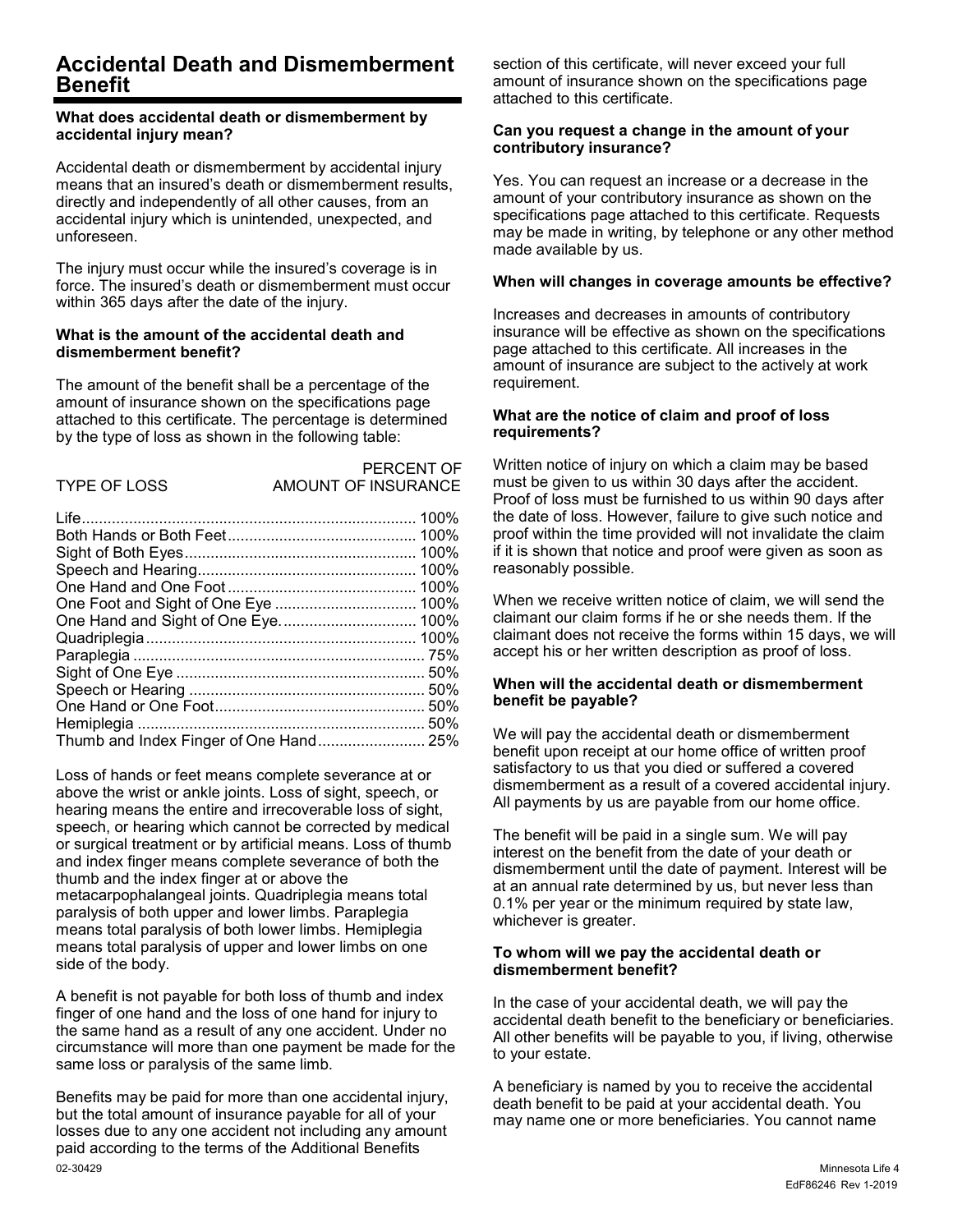the policyholder or an associated company as a beneficiary.

You may also choose to name a beneficiary that you cannot change without the beneficiary's consent. This is called an irrevocable beneficiary.

If there is more than one beneficiary, each will receive an equal share, unless you have requested another method in writing. To receive the accidental death benefit, a beneficiary must be living at the time of your accidental death. In the event a beneficiary is not living at the time of your accidental death, that beneficiary's portion of the accidental death benefit shall be equally distributed to the remaining surviving beneficiaries. In the event of the simultaneous deaths of you and a beneficiary, the accidental death benefit will be paid as if you survived the beneficiary.

If there is no eligible beneficiary, or if you do not name one, we will pay the accidental death benefit to:

- (1) your lawful spouse, if living, otherwise;
- (2) your natural or legally adopted child (children)in equal shares, if living, otherwise;
- (3) your parents in equal shares, if living, otherwise;
- (4) the personal representative of your estate.

## **Can you add or change beneficiaries?**

Yes. You can add or change beneficiaries if all of the following are true:

- (1) your coverage is in force; and
- (2) we have written consent of all irrevocable beneficiaries; and
- (3) you have not assigned the ownership of your insurance.

A request to add or change a beneficiary must be made in writing or by any other method made available under the plan. All requests are subject to our approval. A change will take effect as of the date it is signed, but will not affect any payment we make or action we take before receiving your request.

## <span id="page-6-0"></span>**Exclusions**

## **What are the exclusions under this certificate?**

In no event will we pay the accidental death or dismemberment benefit where the insured's death or dismemberment results from or is caused directly or indirectly by any of the following:

- (1) suicide or attempted suicide, whether sane or insane; or
- (2) intentionally self-inflicted injury or any attemptat self-inflicted injury, whether sane or insane; or
- (3) the insured's participation in or attempt to commit a crime, assault or felony; or
- (4) bodily or mental infirmity, illness or disease; or
- (5) medical or surgical treatment including diagnostic procedures; or
- (6) alcohol, drugs, poisons, gases or fumes, voluntarily taken, administered, absorbed,inhaled, ingested or injected; or
- (7) bacterial infection, other than infectionoccurring simultaneously with, and as a result of, the accidental injury; or
- (8) travel or flight in or on any vehicle used for aerial navigation including getting in, out, on, or offsuch vehicle, if the insured is:
	- (a) riding as a passenger in any aircraft not intended or licensed for the transportation of passengers; or acting as a pilot or a crew member of any aircraft, unless riding as a passenger; or
	- (c) riding as a passenger in a non-chartered aircraft which is owned, leased, operated,or controlled by the eligible employee's employer; or
	- (d) a student taking a flying lesson, unless riding as a passenger; or
	- (e) hang gliding; or
	- (f) parachuting, except when the insured has to make a parachute jump for self-preservation; or
- (9) war or any act of war, whether declared or undeclared; or
- (10)riot or civil insurrection; or
- (11)service in the military of any nation.

## <span id="page-6-1"></span>**Additional Benefits**

Unless stated otherwise, additional benefits are payable to the same person or persons who receive the accidental death and dismemberment benefits. Additional benefits are paid in addition to any accidental death and dismemberment benefits described in the Accidental Death and Dismemberment section, unless otherwise stated. All provisions of the certificate, including but not limited to the Exclusions section, shall apply to these additional benefits.

## **Air Bag Benefit**

## **What is the air bag benefit?**

If an insured dies as a result of a covered accident which occurs while he or she is driving or riding in a private passenger car, we will pay an additional accidental death and dismemberment benefit equal to the lesser of:

- (1) \$10,000; or
- (2) 10% of the insured's AD&D benefit.

In order to be eligible for this benefit, the following must apply:

- (1) the seat in which the insured was seated was equipped with a properly installed airbag at the time of the accident; and
- (2) the private passenger car is equipped with seatbelts; and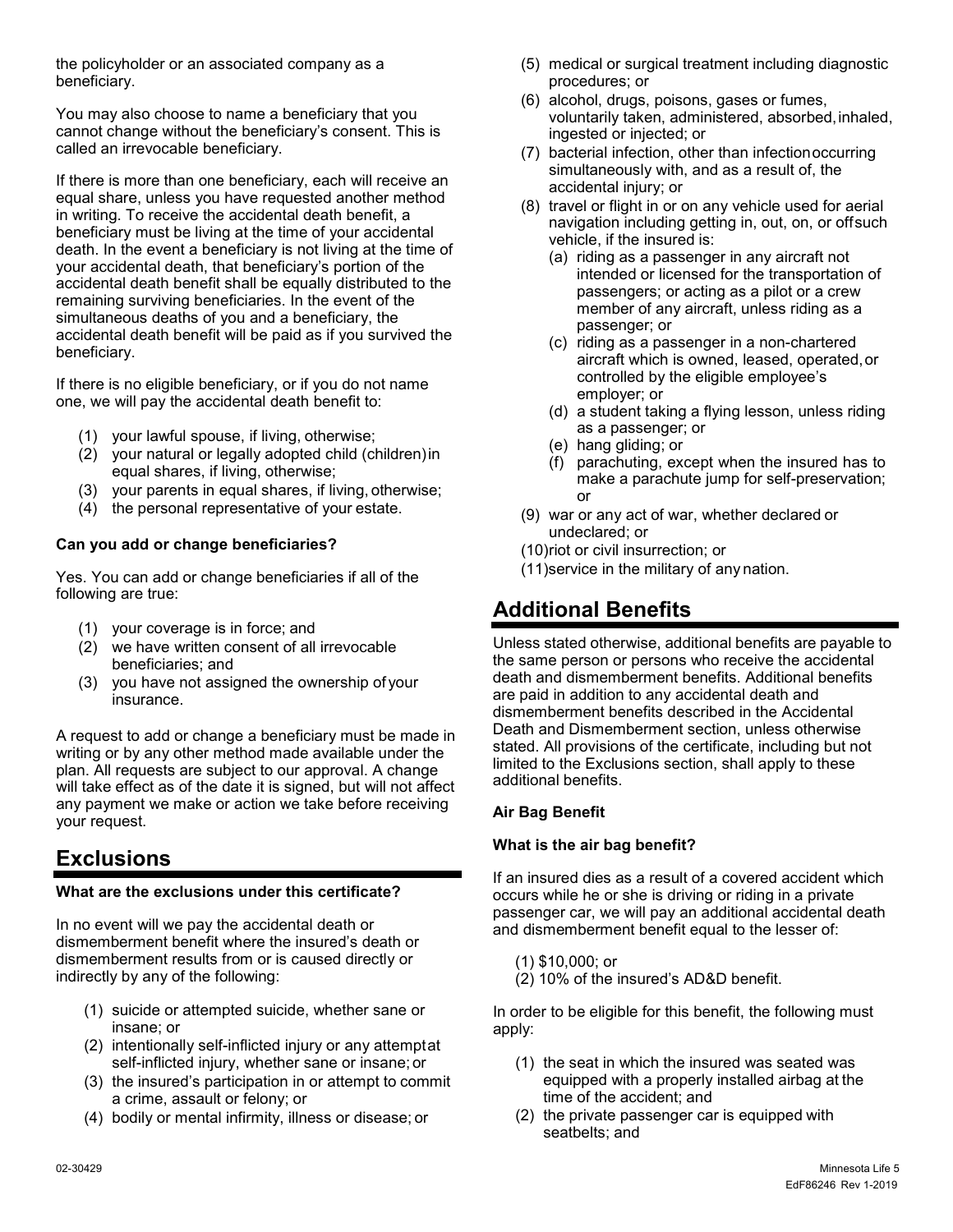- (3) a seatbelt was in proper use by the insured at the time of the accident as certified in the official accident report or by the investigating officer; and
- (4) at the time of the accident, the driver of the private passenger car was a licensed driver and was not intoxicated, impaired, or under the influence of alcohol or drugs.

Airbag means a passive restraint device in a vehicle which inflates upon collision to protect an individual from injury or death.

Seatbelt means a properly installed seatbelt (or child restraint if the insured is a child), lap and shoulder restraint, or other restraint approved by the National Highway Traffic Safety Administration or any successor governmental agency. A private passenger car means a validly registered four-wheeled private passenger car or policyholder-owned car, jeep, pickup truck or van, including a sport utility vehicle (SUV), that is not licensed commercially or being used for racing, or acrobatic or stunt driving.

## **Repatriation Benefit**

## **What is the repatriation benefit?**

If, as a result of a covered accident, an insured dies at least 75 miles from his or her principal residence, an additional accidental death benefit shall be paid for the preparation and transportation of the body to a mortuary. The additional benefit shall be the lesser of the actual cost of such preparation and transportation or \$5,000. The benefit will be paid to the person who has or who will incur such cost, as evidenced to the satisfaction of Minnesota Life. This may or may not be the beneficiary for the rest of the accidental death proceeds. Minnesota Life may at its sole discretion pay benefits directly to the facility handling the preparation and/or transportation. All determinations and payments by Minnesota Life will be final and fully release and discharge Minnesota Life from any further liability under this repatriation benefit.

## **Seatbelt Benefit**

## **What is the seatbelt benefit?**

If an insured dies as a result of a covered accident which occurs while he or she is driving or riding in a private passenger car, we will pay an additional accidental death and dismemberment benefit equal to the lesser of:

- (1) \$20,000; or
- (2) 20% of the amount payable due to the death or dismemberment.

In order to be eligible for this benefit, the following must apply:

- (1) the private passenger car was equipped with seatbelts; and
- (2) a seatbelt was in proper use by the insured at the time of the accident as certified in the official accident report or by the investigating officer; and

(3) at the time of the accident, the driver of the private passenger car was a licensed driver and was not intoxicated, impaired, or under the influence of alcohol or drugs.

## <span id="page-7-0"></span>**Waiver of Premium Benefit**

### **What is the waiver of premium benefit?**

If, while under age 60, you become totally disabled as defined herein and the total disability has existed continuously for at least six months, your insurance will be continued in force without payment of premium during the uninterrupted continuance of the total disability. Insurance continued under this benefit will include only insurance amounts and benefits which are in force on the date of the onset of the total disability.

No additional insurance or benefits may be added to your coverage while you are totally disabled. However, if you have dependents who are insured under this certificate on the date of the onset of your total disability, additional dependents may become insured, provided additional premium would not otherwise be required.

## **What is total disability?**

Total disability is a disability which occurs while your insurance is in force and which results from an accidental injury or an illness that continuously prevents you from engaging in any occupation for which you are reasonably suited by education, training, or experience. You must be under the care of a licensed physician. The licensed physician cannot be you or a member of your immediate family. For purposes of this benefit, your immediate family consists of your spouse, children, parents, grandparents, grandchildren, brothers and sisters and their spouses.

## **What proof of total disability do we require?**

We require proof satisfactory to us that your total disability:

- (1) meets the definition of total disability; and
- (2) commenced while your insurance was in force; and
- (3) commenced before your 60th birthday; and
- (4) was continuous for at least six months.

We will, from time to time, also require additional proof satisfactory to us that you continue to be totally disabled. We may also require that you submit to one or more medical examinations at our expense.

#### **What are the exclusions under this benefit?**

Insurance will not be continued if your total disability results from or is caused directly or indirectly by any of the following:

- (1) intentionally self-inflicted injury; or
- (2) participation in or any attempt to commitan assault or a felony; or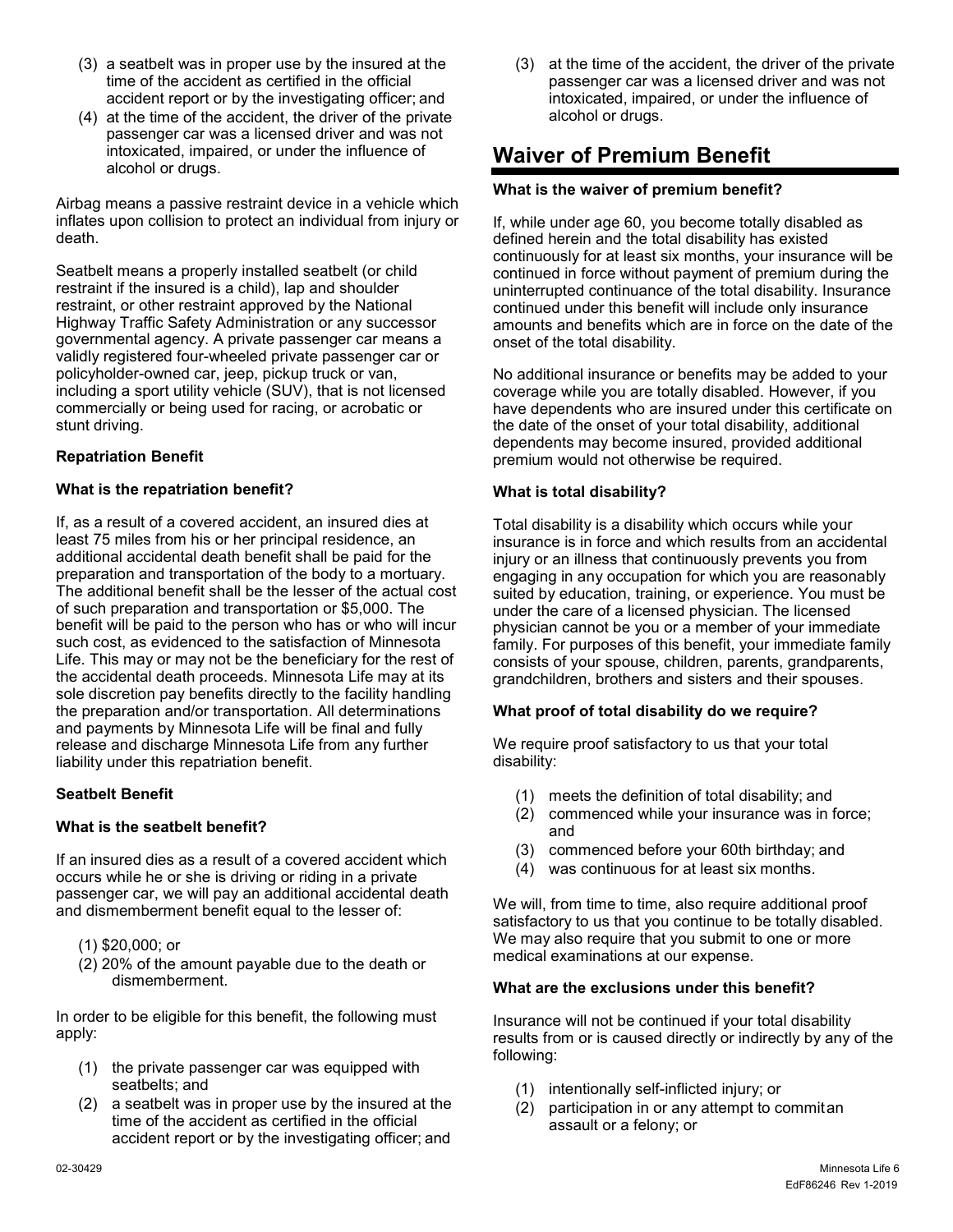- (3) war or any act of war, whether declared or undeclared; or
- (4) terrorist acts.

## **When must we be notified of your total disability?**

We must receive written notice at our home office of your total disability within one year of the date of onset of the total disability. However, failure to give notice within the time provided will not invalidate the claim if it is shown that notice was given as soon as reasonably possible.

### **What is the amount of insurance to be continued under this benefit?**

The amount of insurance continued under this benefit without payment of premium is the amount of insurance for which you were insured on the date of the onset of total disability.

The amount of insurance continued under this benefit for any of your dependents insured under this certificate is the amount of insurance for which the dependent was insured on the date of the onset of your total disability. If a dependent becomes insured on or after the date of the onset of your total disability, the amount of insurance for that dependent will be in accordance with the plan of dependents insurance in effect for you.

### **How long will insurance be continued without payment of premium?**

If you are totally disabled your insurance will be continued without payment of premium until the earliest of:

- (1) your 65th birthday; or
- (2) the date you recover so that you are no longer totally disabled; or
- (3) the date you fail to furnish satisfactory proof of continued total disability when requested or refuse to submit to a required medical examination; or
- (4) the date the employee retires if this certificate provides for termination of insurance at retirement.

Insurance being continued without further payment of premium under the provisions of this benefit will not end due solely to the termination of this benefit or of the group policy.

#### **What happens to your insurance when the waiver of premium benefit ends?**

When the waiver of premium benefit ends according to the provision entitled "How long will insurance be continued without payment of premium?," the following will apply:

(1) If this certificate is in force and you meet the eligibility requirements of this certificate, your insurance can be continued. Premium will no longer be waived and premium payment must be resumed; or

(2) If this certificate is not in force or you do not meet the eligibility requirements of this certificate, insurance shall terminate.

#### **When must we be notified of your accidental death or dismemberment?**

We must receive written notice at our home office within one year of your accidental death or dismemberment that you died or suffered a dismemberment during a period of continuance provided by this benefit. Proof must be furnished that you continued to be totally disabled during the entire period of continuance until accidental death or dismemberment occurred. If such notice and proof are not provided within the required time frame there will be no liability for any payment under this benefit unless it is shown that notice was given as soon as reasonably possible.

#### **What if you are totally disabled and you die as a result of a covered accident before a waiver claim is submitted and approved?**

If you die as a result of a covered accident within one year of the date of onset of your total disability, the beneficiary may claim benefits even if your insurance terminated and you had not submitted due proof satisfactory to us of your total disability or were continuously disabled for less than six months. The beneficiary must submit proof satisfactory to us that your total disability, which began while your insurance was in force and before your 60th birthday, continued without interruption until your death.

#### **What if you are totally disabled and you suffer a covered dismemberment before a waiver claim is submitted and approved?**

If you are totally disabled and you suffer a covered dismemberment as the result of a covered accident within one year of the date of onset of your disability, you may claim benefits even if premium payments were discontinued and you had not submitted due proof satisfactory to us of your total disability or were continuously disabled for less than six months. You must submit proof satisfactory to us that your total disability, which began while your insurance was in force and before your 60th birthday, continued without interruption until your covered dismemberment.

## <span id="page-8-0"></span>**Termination**

## **When does your insurance end?**

Your insurance ends on the earliest of the following:

- (1) the date the group policy ends; or
- (2) the date you no longer meet the eligibility requirements; or
- (3) the date the group policy is amended so you are no longer eligible; or
- (4) 31 days (the grace period) after the due date of any unpaid premium if the premium remains unpaid at that time; or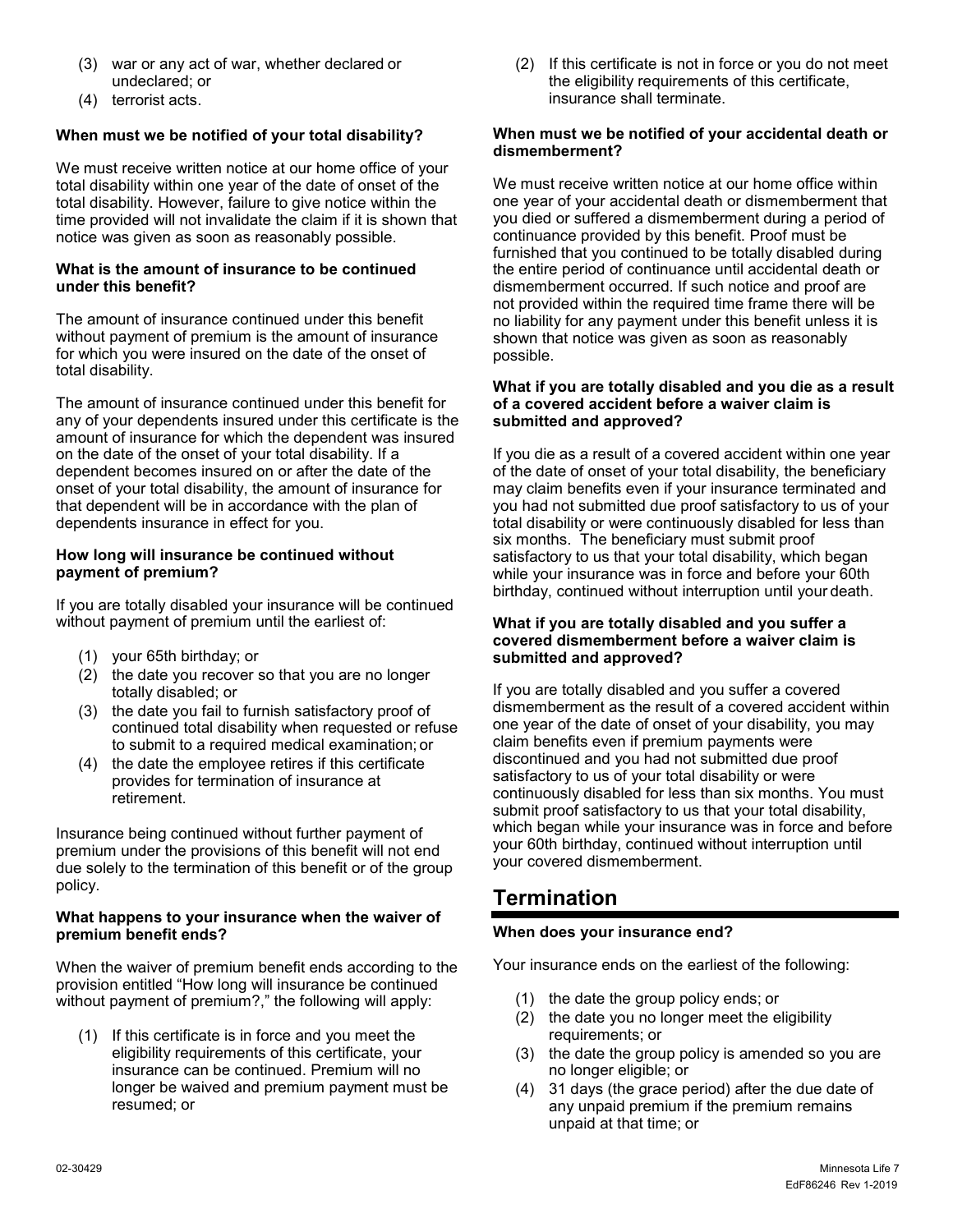(5) the last day for which premium contributions have been paid following your written request to cease participation under this certificate.

If your insurance under this certificate terminates due to non-payment of premiums, your coverage may be reinstated if all premiums due are paid and received by us within 31 days of the date of termination and during your lifetime.

## **Can your coverage be reinstated after termination?**

Yes. When your coverage terminates because you are no longer eligible, and you subsequently become eligible again the employer may reinstate such coverage under this certificate according to its own rules and time frames, without the need to satisfy any waiting period..

## **When does the group policy terminate?**

The policyholder may terminate the group policy by giving us 31 days prior written notice. We reserve the right to terminate the group policy on the earliest of the following to occur:

- (1) 31 days (the grace period) after the due date of any premiums which are not paid; or
- (2) on any subsequent policy anniversary afterthe date the number of employees insured is less than any minimum established by us or as required by applicable state law; or
- (3) 31 days after we provide the policyholder with notice of our intent to terminate the grouppolicy.

## <span id="page-9-0"></span>**Family Coverage**

If you have dependents, you may elect AD&D coverage for your eligible dependents as described below. All provisions of the policy applicable to an "insured" including but not limited to references in the Exclusions and Additional Benefits sections, shall apply to a dependent insured hereunder.

#### **What members of your family are eligible for this benefit?**

The following members of your family are eligible for this benefit:

- (1) your lawful spouse who is not legally separated from you and who is not eligible for insurance as an employee under this certificate; and
- (2) your domestic partner with whom you and your domestic partner have completed an affidavit of declaration of domestic partnership, submittedthe affidavit to the employer and filed that affidavit for public record if required by law; and
- (3) your or your spouse/domestic partner's children, stepchildren and legally adopted children who are less than 26 years old. Eligibility begins at live birth (stillborn and unborn children are not eligible). Children age 26 or older are also eligible if they are physically or mentally incapable of selfsupport, were incapable of self-support prior to

age 26 and are financially dependent on you for more than one-half of their support and maintenance.

If both parents of a child qualify as eligible employees under the group policy, the child shall be considered a dependent of only one parent for purposes of this benefit. If any child qualifies as an eligible employee under the group policy, he or she is not eligible to be insured as a dependent child.

#### **When does insurance on a dependent become effective?**

Insurance on a dependent becomes effective on the date when all of the following conditions have been met:

- (1) the dependent meets all eligibility requirements; and
- (2) if required, you apply for dependents coverage on forms which are approved by us; and
- (3) we receive the required premium.

Any dependent who, subsequent to the effective date of your dependents accidental death and dismemberment insurance, meets the requirements of this provision will become insured on the date he or she so qualifies unless additional premium is required. If additional premium is required, the insurance of such later-acquired dependent shall be effective under the same conditions which apply if you were then first becoming eligible for dependents insurance under this certificate.

If a dependent is hospitalized or confined because of illness or disease on the date his or her insurance would otherwise become effective, his or her effective date shall be delayed until he or she is released from such hospitalization or confinement. This does not apply to a newborn child. However, in no event will insurance on a dependent be effective before your insurance under this certificate is effective.

#### **What is the amount of the accidental death and dismemberment benefit for each insured dependent?**

The amount of insurance for a dependent is shown on the specifications page. The Accidental Death and Dismemberment section found earlier in this certificate describes the amount of benefits, which are based on the insured's amount of insurance.

#### **When will the accidental death or dismemberment benefit be payable?**

We will pay the accidental death or dismemberment benefit upon receipt at our home office of written proof satisfactory to us that an insured dependent died or suffered dismemberment as a result of an accidental injury. All payments by us are payable from our home office.

The benefit will be paid in a single sum. We will pay interest on the benefit from the date of the insured dependent's death or dismemberment until the date of payment. Interest will be at an annual rate determined by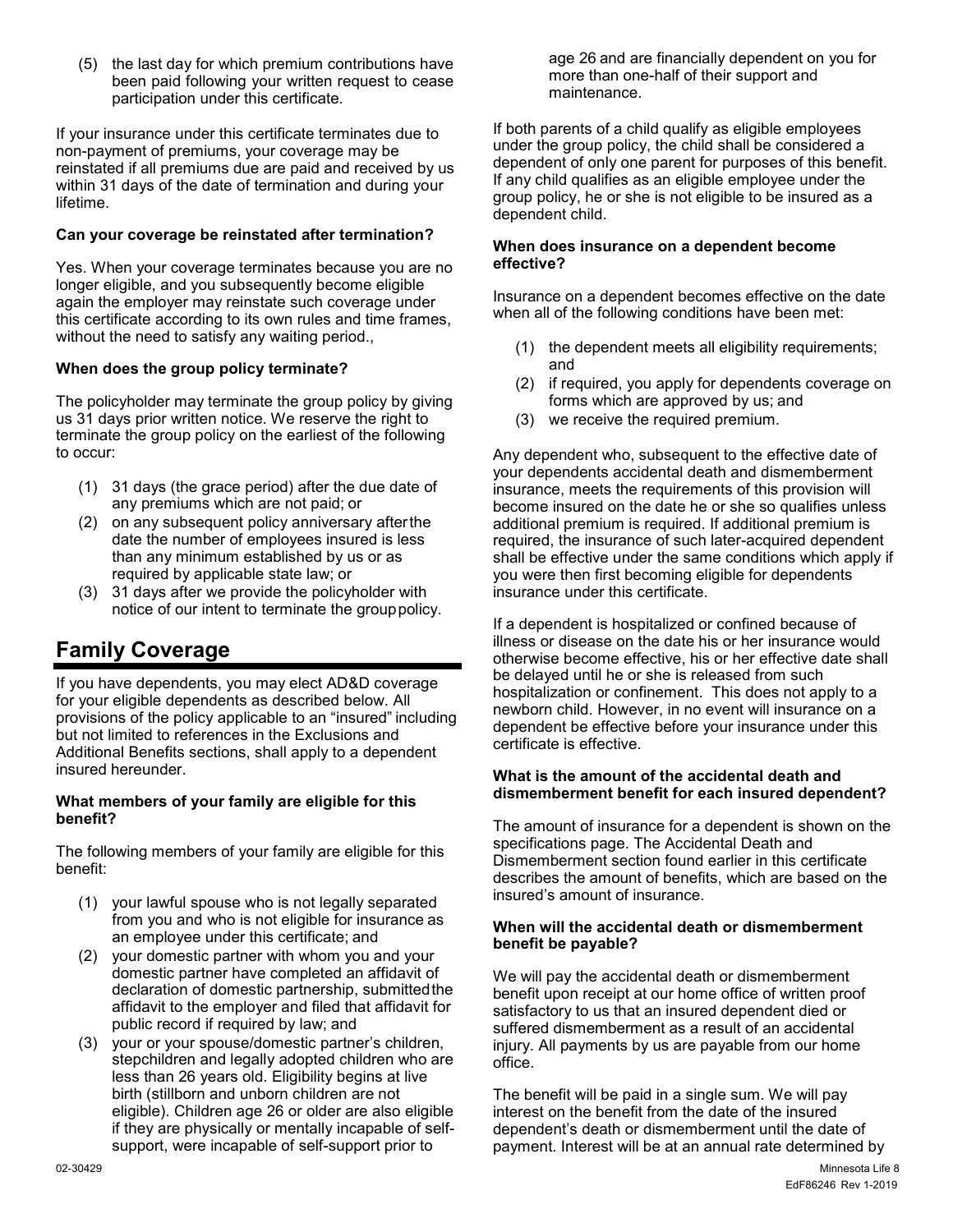us, but never less than 0.1% per year or the minimum required by state law, whichever is greater.

## **To whom will we pay a dependents accidental death or dismemberment benefit?**

A dependents accidental death or dismemberment benefit will be paid to you, if living, otherwise to your estate.

# **Family Coverage Additional Benefits**

The following benefits apply to those insureds who are insured for dependents insurance. Unless stated otherwise, additional benefits are payable to the same person or persons who receive the accidental death and dismemberment benefits. Additional benefits are paid in addition to any accidental death and dismemberment benefits described in the Accidental Death and Dismemberment section, unless otherwise stated.

## **Child Care Benefit**

## **What is the child care benefit?**

If you die as a result of a covered accident and you are survived by his or her dependent spouse and one or more dependent children, we will pay additional benefits to reimburse the surviving spouse for child care expenses for your dependent children.

The benefit for each child per year will be the lesser of:

- (1) 3% of your amount of insurance; or
- (2) \$3,000; or
- (3) incurred child care expenses.

Child care expenses are those expenses which are for a service or supply furnished by a licensed child care provider or facility for a dependent child's care. No payment will be made for expenses incurred more than four years after the date of your death. Proof of incurred child care expenses shall be required before any benefit payment is made. The child care benefit will be paid to the surviving parent, to the child's guardian, the custodian under the Uniform Transfers to Minors Act or to an adult caretaker when permitted under state law.

## **Dependent Child Education Benefit**

## **What is the dependent child education benefit?**

We will pay an education benefit on behalf of your dependent children if you die as a result of a covered accident and are survived by one or more insured dependent children, provided that:

- (1) at the time of your death, the dependent child is enrolled as a full-time student at an accredited post-secondary educational institution (however, no benefit will be payable for the current school year); or
- (2) the dependent child enrolls on a full-time basis in an accredited post-secondary educational institution within one year of your death.

The benefit payable will be the lesser of:

- (1) the actual tuition charged, exclusive of room and board; or
- (2) 5% of your amount of insurance; or
- (3) \$5,000.

The benefit will be payable at the beginning of each school year for a maximum of four consecutive years, but not beyond the date the child attains age 26. The benefit will be paid to the insured dependent child if he or she is of legal age. If the insured dependent child is not of legal age the benefit will be paid to the person who provides proof they have paid or will pay the tuition bill for that school year. Proof of enrollment and tuition costs are required for each school year.

## **Spouse Education Benefit**

## **What is the spouse education benefit?**

We will pay an education benefit on behalf of the employee's spouse if an insured employee dies as a result of a covered accident and is survived by his or her spouse, provided that the spouse enrolls in a program of higher education within 12 months after the employee's death.

The benefit payable will be the least of:

- (1) the actual tuition charged for all such education; or
- (2) 5% of the insured employee's amount ofAD&D insurance; or
- (3) \$5,000.

Only expenses occurring within 36 months after the date of the employee's death will be eligible for reimbursement.

## **Dependents Benefit Termination**

#### **When does an insured dependent's coverage terminate?**

An insured dependent's coverage terminates on the earliest of the following:

- (1) the date the dependent no longer meets the eligibility requirements; or
- (2) 31 days (the grace period) after the due date of any unpaid premium if the premium remains unpaid at that time; or
- (3) the last day for which premium contributions have been made following an insured employee's written request that insurance on his or her dependents be terminated; or
- (4) the date the employee is no longer covered under the group policy.

The insured employee must notify us or the employer when you no longer have a dependent eligible for coverage under this benefit so that premiums may be discontinued. All premiums paid for dependents who are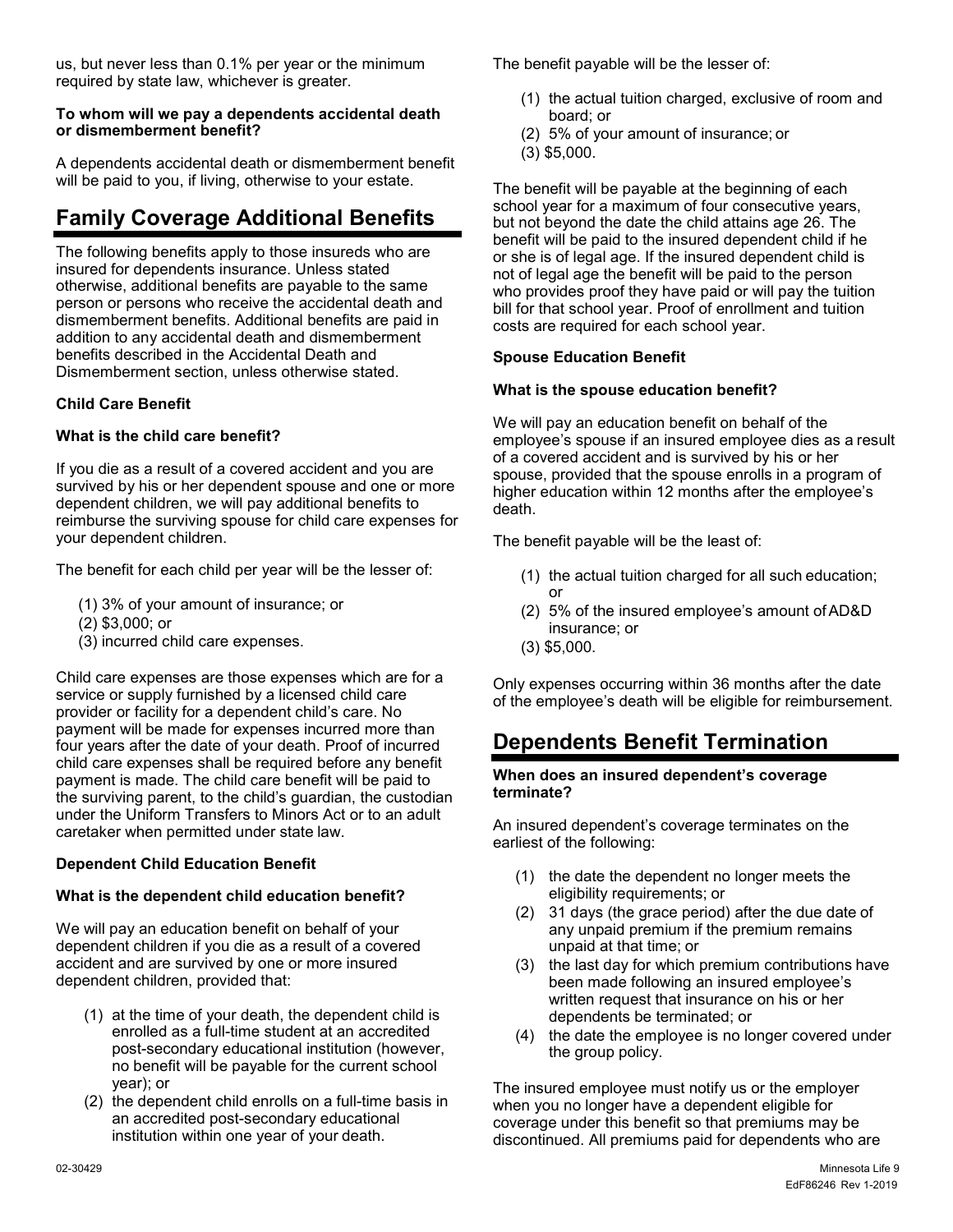no longer eligible for coverage under this benefit will be refunded without any payment of claim.

## <span id="page-11-0"></span>**Additional Information**

#### **Do we have the right to obtain independent medical verification?**

Yes. We retain the right to have an insured medically examined at our expense whenever a claim is pending and, where not forbidden by law, we reserve the right to have an autopsy performed in the case of death.

### **What if an insured's age has been misstated?**

If an insured's age has been misstated, the accidental death or dismemberment benefit payable will be that amount to which the insured is entitled based on his or her correct age.

A premium adjustment will be made to the premium you pay for the insured's noncontributory insurance and to the premium an insured pays for contributory insurance, if any, so that the actual premium required at the insured's correct age is paid.

#### **When does an insured's insurance become incontestable?**

Except for fraud or the non-payment of premiums, after the insured's insurance has been in force during his or her lifetime for two years from the effective date of his or her coverage, we cannot contest the insured's coverage. However, if there has been an increase in the amount of

insurance for which the insured was required to apply, then, to the extent of the increase, any loss which occurs within two years of the effective date of the increase will be contestable.

Any statements the insured makes in his or her application will, in the absence of fraud, be considered representations and not warranties. Also, any statement an insured makes will not be used to void his or her insurance, or defend against a claim, unless the statement is contained in the application attached to the insured's certificate.

## **Can your insurance be assigned?**

Yes. However, we will not be bound by an assignment of the certificate or of any interest in it unless it is made as a written instrument, you file the original instrument or a certified copy with us at our home office, and we send you an acknowledged copy.

We are not responsible for the validity of any assignment. You are responsible for ensuring that the assignment is legal in your state and that it accomplishes your intended goals. If a claim is based on an assignment, we may require proof of interest of the claimant. A valid assignment will take precedence over any claim of a beneficiary.

### **Will the provisions of this certificate conform with state law?**

Yes. If any provision in this certificate or in the group policy is in conflict with the laws of the state governing the group policy or the certificates, the provision will be deemed to be amended to conform to such laws.